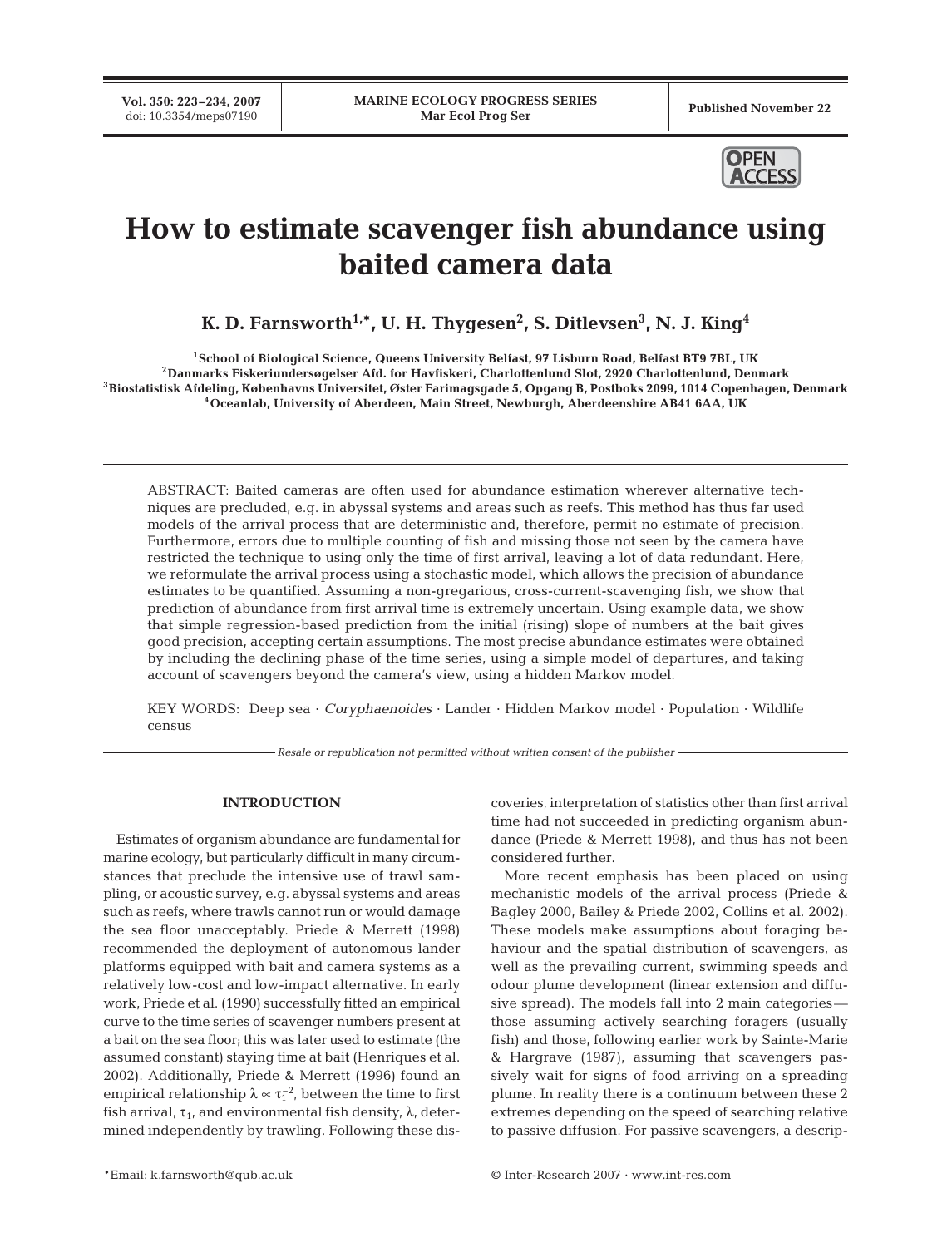tion of the plume is most important, but the crux of models with active scavengers is accurate representation of their search strategy in relation to the current (Bailey & Priede 2002). There is good evidence that swimming in an approximately orthogonal direction to the current is optimal (Dusenbery 1989, Vabo et al. 2004) and is commonly displayed by scavengers (Priede et al. 1991, Bailey & Priede 2002). Consequently, Bailey & Priede (2002) derived a deterministic model of arrival rate for cross-current scavengers and showed it was able to predict first arrival times, though they found this measure was relatively insensitive to abundance above about 100 ind.  $km^{-2}$ .

Biologists with time series data collected from baited camera deployments are still faced with the question of how to make the most effective and justifiable use of the data in estimating organism abundance. This is not by any means a simple question, as it depends on arrival and departure statistics, scavenger behaviour throughout the feeding cycle, and the limitations of the equipment used. The aim of the present work was to provide guidelines for estimating abundance from baited camera data, specifically for fish scavengers that actively search, rather than sit and wait, for odour plumes. We shall first build a conceptual model of the processes determining numbers of fish seen at the bait. Then we will assess 3 indirect measures of abundance using these counts, in order of increasing use of the data. Each measure will be demonstrated using example data taken from observations of *Coryphaenoides armatus* in the Nazaré Canyon, west of Portugal (King 2006). The important attributes of each method will be illustrated, showing its strengths and weaknesses; in particular, we shall show how the precision of the techniques increases as more information is used. The ecological time scale to which our analysis applies is that of the time series of camera observations in a single deployment.

# **CONCEPTUAL MODEL**

The number of fish attending the bait results from a balance between arrivals and departures (Sainte-Marie & Hargrave 1987). The arrival rate depends on the number that are attracted to the bait, which is determined by the abundance of scavenger fish able to detect the plume, and the proportion of them that respond by swimming to the bait. We note here that the presence of competitors and predators near the bait can affect the bait's attractiveness (see Lapointe & Saint-Marie 1992), but such effects are separate from the main estimation problem and we do not deal with them further. Hence, we assume that fish that can detect the bait will attend it. Even with this assumption, assessing counts at the bait is complicated by the fact that fish

may arrive at the bait, circle it, perhaps exiting the camera view and may repeatedly return to the bait before finally leaving the area around the bait (bait zone) altogether (Collins et al. 1999). These behaviours potentially undermine efforts to estimate abundance (Yau et al. 2001), but a common response has been to average observed numbers of fish over several replications of bait deployment; for example, Priede et al. (1994) took the maximum mean number observed per block of 15 image frames as a best estimate of true numbers. We hope to improve on such heuristics. To facilitate reference to calculations, the symbols used and their ranges have been collated in Table 1.

Arrival rate is stochastically related to population density. Departure rate depends on the number of fish present at the bait and the fish behaviour (determining residence time), and the observable fraction depends on both movements local to the bait and the visual scope of the camera. These processes are brought together in the conceptual model (Fig. 1), in which *n*(*t)* is the expected (mean) number of fish that have been attracted to the bait, but are not in the view of the camera and *m*(*t)* is the expected number that are photographed. Thus, in our model, fish are attracted to the bait zone at a stochastic rate  $\rho_a(t)$  and switch between this state and the 'in camera' state at rate ζ, finally departing the bait zone at a stochastic rate of  $\rho_d(t)$  (Fig. 1).

We make a simplifying assumption that the switching rate between in-camera and out-of-camera states is symmetrical (individual fish in the region are equally likely to become apparent as become obscure) and is therefore  $\zeta[n(t) - m(t)]$ . Conservation of numbers (fish are neither created nor destroyed here) ensures that after a time *T*:

$$
n(T) + m(T) = \int_0^T [\rho_a(\lambda, t) - \rho_d(t)] \mathrm{d}t \tag{1}
$$

and inspection of flow rates yields the following pair of differential equations:

$$
\frac{\mathrm{d}n(t)}{\mathrm{d}t} = \rho_a(\lambda, t) + \zeta m(t) - (\rho_d + \zeta)n(t) \tag{2}
$$

$$
\frac{\mathrm{d}m(t)}{\mathrm{d}t} = \zeta[n(t) - m(t)]\tag{3}
$$

The resulting time series of numbers at the bait has the following general features: a delay phase before the first arrival, a growth phase during which the arrival rate exceeds the departure rate, and a decay phase in which departures exceed arrivals and, hence, a maximum in numbers when the arrival rate equals the departure rate (these features are shown in Bailey & Priede 2002, their Fig. 3). Superimposed on this gross pattern, the time series shows random rises and falls due to movements in and out of the field of view, as well as the stochasticity of arrival and departure processes. The above equations serve to explain the processes involved, but they are con-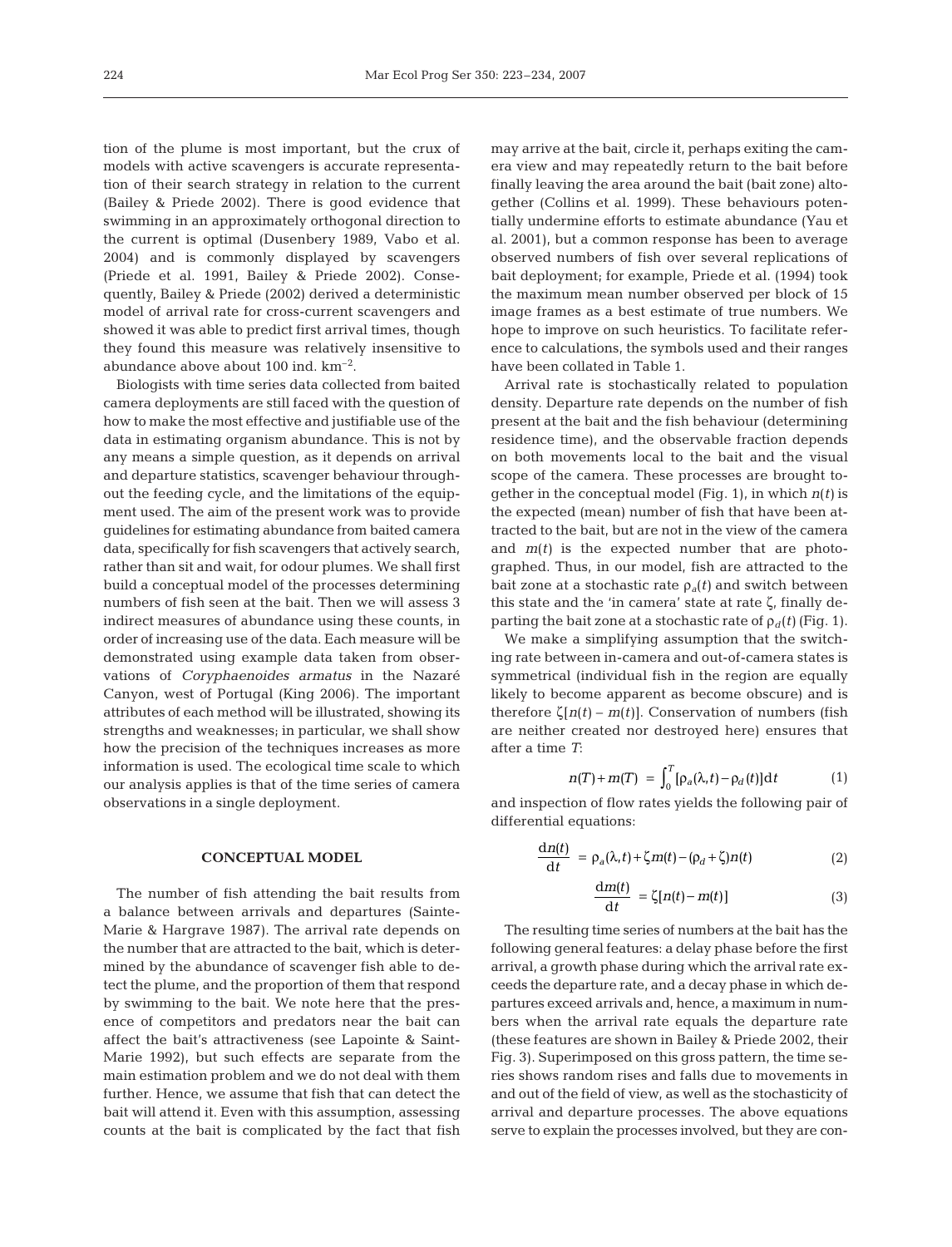225

Table 1. Symbols and their definitions, the quantities in the model, the dimensions, their range and the values used here

|                                                                                                | Description                                                        | Units                          | Range            | Typical           |  |  |  |  |
|------------------------------------------------------------------------------------------------|--------------------------------------------------------------------|--------------------------------|------------------|-------------------|--|--|--|--|
| A(t)                                                                                           | Area from which fish will reach the bait in<br>time $t$            | m <sup>2</sup>                 | $A \geq 0$       |                   |  |  |  |  |
| $\alpha(t)$                                                                                    | A constant gathering speed terms in the<br>stochastic model        | $m^2 s^{-2}$                   | $\alpha > 0$     |                   |  |  |  |  |
| D                                                                                              | Diffusion coefficient of fish                                      | $1^2 s^{-1}$                   | D>0              | 0.01 <sup>c</sup> |  |  |  |  |
| J                                                                                              | Flux of fish                                                       | fish $\rm l^{-2}$ $\rm s^{-1}$ | J > 0            |                   |  |  |  |  |
| λ                                                                                              | Mean density of scavengers in the environ-<br>ment                 | fish $m^{-2}$                  | $\lambda \geq 0$ | $10^{-4}$         |  |  |  |  |
| Λ                                                                                              | Constant in an empirical model of number<br>of fish observed       | fish $s^{-\varphi}$            | $\Lambda \geq 0$ |                   |  |  |  |  |
| γ                                                                                              | Shape parameter of the Weibull distribution <sup>a</sup>           | $\overline{\phantom{0}}$       | $\gamma > 0$     |                   |  |  |  |  |
| β                                                                                              | Scale parameter of the Weibull distribution <sup>b</sup>           | L.                             | $\beta > 0$      |                   |  |  |  |  |
| φ                                                                                              | Non-linear regression scaling constant                             | $\overline{\phantom{0}}$       | $\varphi > 0$    | $1 < \varphi < 3$ |  |  |  |  |
| $\boldsymbol{q}$                                                                               | Quintile of a statistical distribution                             |                                |                  |                   |  |  |  |  |
|                                                                                                | $m(t)$ Expected number of fish in camera view                      | fish                           | $m(t) \geq 0$    |                   |  |  |  |  |
|                                                                                                | $m(t)$ Observed number of fish in camera view                      | fish                           | $m(t) \geq 0$    |                   |  |  |  |  |
| n(t)                                                                                           | Expected number of fish hidden from the<br>camera                  | fish                           | $n(t) \geq 0$    |                   |  |  |  |  |
| n(t)                                                                                           | Hypothetically 'observed' number of hidden<br>fish                 | fish                           | $n(t) \geq 0$    |                   |  |  |  |  |
|                                                                                                | $N(t)$ Expected number of fish arrived after time t                | fish                           | $N(t) \geq 0$    |                   |  |  |  |  |
| μ                                                                                              | Expected rate of reorientation in foraging fish                    | $s^{-1}$                       | $\mu \geq 0$     | $10^{-3}$         |  |  |  |  |
| $\boldsymbol{p}$                                                                               | Observable fraction of fish in the bait zone                       | $\overline{\phantom{0}}$       | 0 < p < 1        |                   |  |  |  |  |
| $\rho_a(t)$                                                                                    | Rate of arrival of fish at the bait zone                           | $s^{-1}$                       | $\rho_a > 0$     |                   |  |  |  |  |
| $\rho_d(t)$                                                                                    | Rate of departure of fish at the bait zone                         | $s^{-1}$                       | $\rho_d \geq 0$  |                   |  |  |  |  |
| Т                                                                                              | A finite time after deployment of the baited<br>camera             | S                              | T > 0            |                   |  |  |  |  |
| $\tau_1$                                                                                       | Time of arrival of first fish                                      | S                              | $\tau_1 > 0$     | $10^{3}$          |  |  |  |  |
| $\tau^*$                                                                                       | Time when observed number of fish becomes<br>maximum               | S                              | $\tau^* > 0$     | 10 <sup>3</sup>   |  |  |  |  |
| u                                                                                              | Speed of the current                                               | $\rm m~s^{-1}$                 | u > 0            | 0.05              |  |  |  |  |
| V                                                                                              | Fish swimming speed against the current<br>(upstream)              | $\rm m~s^{-1}$                 | v > 0            | 0.05              |  |  |  |  |
| W                                                                                              | Fish searching speed perpendicular to the<br>current               | $\rm m~s^{-1}$                 | w > 0            | 0.05              |  |  |  |  |
| x(t)                                                                                           | Total number of fish in the bait zone                              | fish                           | x(t) > 0         |                   |  |  |  |  |
| $\tilde{z}$                                                                                    | Estimate of parameter controlling rate of<br>change of $\rho_d(t)$ | fish $s^{-2}$                  |                  | $=$               |  |  |  |  |
| ζ                                                                                              | Switching rate in and out of camera view                           | $s^{-1}$                       | $\zeta \geq 0$   |                   |  |  |  |  |
| $a^A$ As $\beta$ increases, the PDF of the distribution lowers and spreads (see Johnson et al. |                                                                    |                                |                  |                   |  |  |  |  |
| 1994)                                                                                          |                                                                    |                                |                  |                   |  |  |  |  |

 $b$ As  $\gamma$  increases, the PDF of the distribution becomes more symmetrical (Johnson et al. 1994)

c Unsupported by published data



Fig. 1. Poisson processes of the 'bait zone' governing the number of fish seen by the camera at time *t*:  $ρ<sub>a</sub>$  is the true arrival rate, ζ is the rate of switching in and out of view of the camera and  $\rho_d$  is the true departure rate

tinuous approximations. Next, we develop stochastic models that explicitly count individuals because the numbers involved are small.

## **MODELS OF FISH ARRIVAL RATES**

Two models will be considered: the first assumes that fish swim with constant velocity across the current (geometric model) and the second allows for random direction switching (diffusion model). The models give different predictions on how the number of arriving fish increases with time; empirical estimation of this rate will later be used to select the model which best fits a time series of fish arrivals.

**Geometric model of fish arrivals.** We assume a constant velocity water current, with fish searching orthogonally (cross-current) for odour plumes. Given that fish searching speed is likely to be much greater than the odour diffusion rate (see Yen et al. 1998, Webster & Weissburg 2001), diffusive spreading has a negligible effect on arrival times. This greatly simplifies the problem by reducing the plume to a 1-dimensional target extending in space at the same rate (and in the same direction) as the current.

We use a coordinate system with the bait as the origin, with the positive *y*-direction defined by the current direction as it flows with constant speed *u*. Fish move perpendicularly to the current (the *x*-axis) at a constant speed *w*; on average, half of them move in the positive *x*direction and the other half move in the negative *x-*direction. Once they encounter the plume, they swim up it at a speed *v* over the substrate by swimming faster than the opposing current. We also assume that fish act independently of one another, are equivalent in all respects, swim with constant velocity (except where stated) and that there is only 1 attractant (these fish cannot be distracted).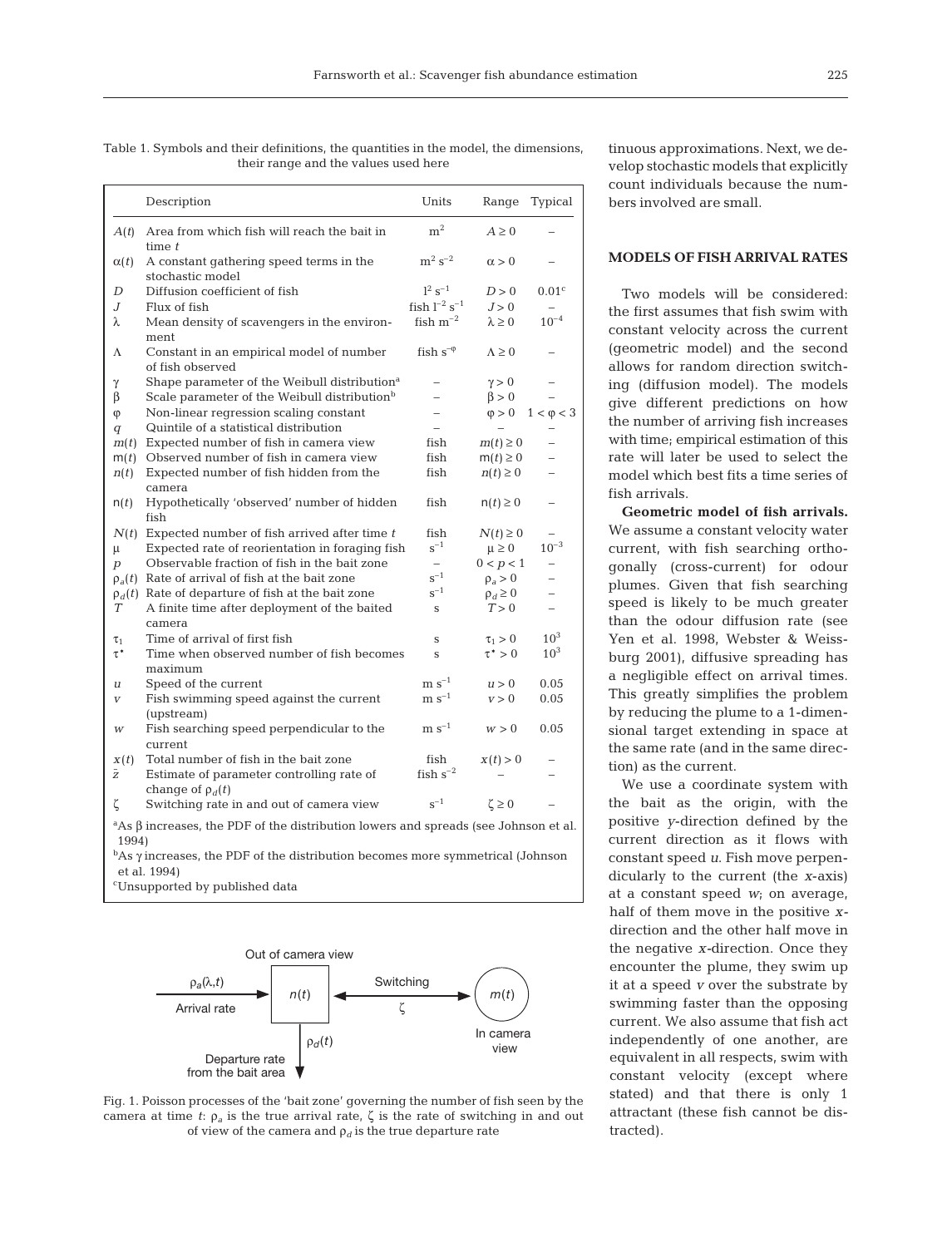At time 0 the bait is placed at coordinates (0,0). At time  $t_i \in [0, T]$ , the bait can be detected in the set  $\{(x, y):$  $x = 0$ ,  $0 \le y \le ut$  —this defines the plume as a line extending in the *y*-direction at a constant rate *u*. Since fish can swim both left and right across the current, we assume half of them do each, and, since the system is symmetrical about the plume's axis, we can simplify by considering only 1 side (halving the swept area), and assuming 1 swimming direction (doubling the fish interceptions), cancelling factors of 2, this is equivalent to the complete system. A fish starting at position (*x*,*y*),  $x \geq 0$ ,  $y \geq 0$ , swimming to the left (direction  $-x$ ), can reach the plume at time *x*/*w* and the bait at time *x*/*w* + *y*/*v*. Thus, for the fish to arrive at the bait, the following must be true:  $x/w + y/v \leq T$  or  $y \leq vT - vx/w$ . Since the fish crosses the line  $x = 0$  at time  $x/w$ , it will only detect the bait plume if  $x/w \ge y/u$  or  $y \le ux/w$ . Therefore, between time 0 and time *T* the fish arriving at the bait must have been in the following triangular region at time 0:

$$
\{(x, y): x \ge 0, y \ge 0, y \le vT - vx/w, y \le ux/w\}
$$

which we call the 'swept area' *A*(*T*). Fig. 2 illustrates the geometry of this argument, and Fig. 3 shows how the 3 boundaries defining the swept area are used to calculate its size for a given value of *T*:

$$
A(T) = \frac{1}{2} \frac{uvT}{(u+v)} wT = \frac{uvwT^2}{2(u+v)} = \alpha T^2
$$
 (4)

defining a constant α.

If the initial configuration of fish in the plane is a Poisson process with intensity  $\lambda$  (meaning a random 2-dimensional distribution of mean density  $\lambda$ ), then the



Fig. 2. Explanation of 'swept area' *A*(*T)* for fish swimming right to left searching for a plume. Those within the shaded triangle will meet the plume and swim to the bait all within time *T*. If they are too near the plume axis, they will swim past it before the plume extends to their *y*-ordinate; if they are too far from the plume axis, they will not reach it in time to have swum to the bait before the deadline of *T* seconds



Fig. 3. Calculation of swept area: fish swim past the plume axis if  $y > ux/w$  and fail to reach the bait in time  $T$  if  $y > vT$  – *vx/w*. These 2 inequalities, along with the positive *y* rule:  $y > 0$ , define the swept area triangle—the solutions to their corresponding equations give us the triangle's dimensions, and hence, the area

number of fish expected to have arrived at time *t* is Poisson distributed with an expected value (denoted by  $E[N_t]$ :

$$
\mathbf{E}[N_t] = \lambda \alpha t^2 \tag{5}
$$

Correspondingly, the time of arrival of each fish, marked on a time line, is a Poisson process of intensity:

$$
\lambda \frac{\mathrm{d}A}{\mathrm{d}t} \tag{6}
$$

Assuming continuous linear growth of the plume, this intensity will grow linearly in time. Ultimately, the plume will be diluted below the detection threshold of searching fish, from this point the quadratic scaling would be replaced by a linear extrapolation giving a constant arrival rate. However, for simplicity we assume that at least until the first fish arrives, the plume is not truncated. Since Lokkeborg et al. (1995) found sablefish *Anoplopoma fimbria* to be able to detect food odour plumes over 1000s of metres and since dispersion is likely to be small over this scale (Zimmer-Faust et al. 1995), we expect the assumption to be reasonable over the time scale of several 10s of hours, which is typical of bait deployments.

**Diffusion model of fish arrivals.** Relaxing the assumption that fish swim with constant velocity forever, we allow them to occasionally turn in the opposite direction during cross-current foraging. We call this behaviour 'reorientation' and assume that it occurs at independently random times, thus constituting a Poisson process for the individual fish. We denote the expected rate of reorientation as μ and assume it to be constant.

When the time since deployment of the bait is much shorter than  $1/\mu$ , we do not need to take reorientations into account, but, when it is much larger, the movement of the fish can be approximated with Brownian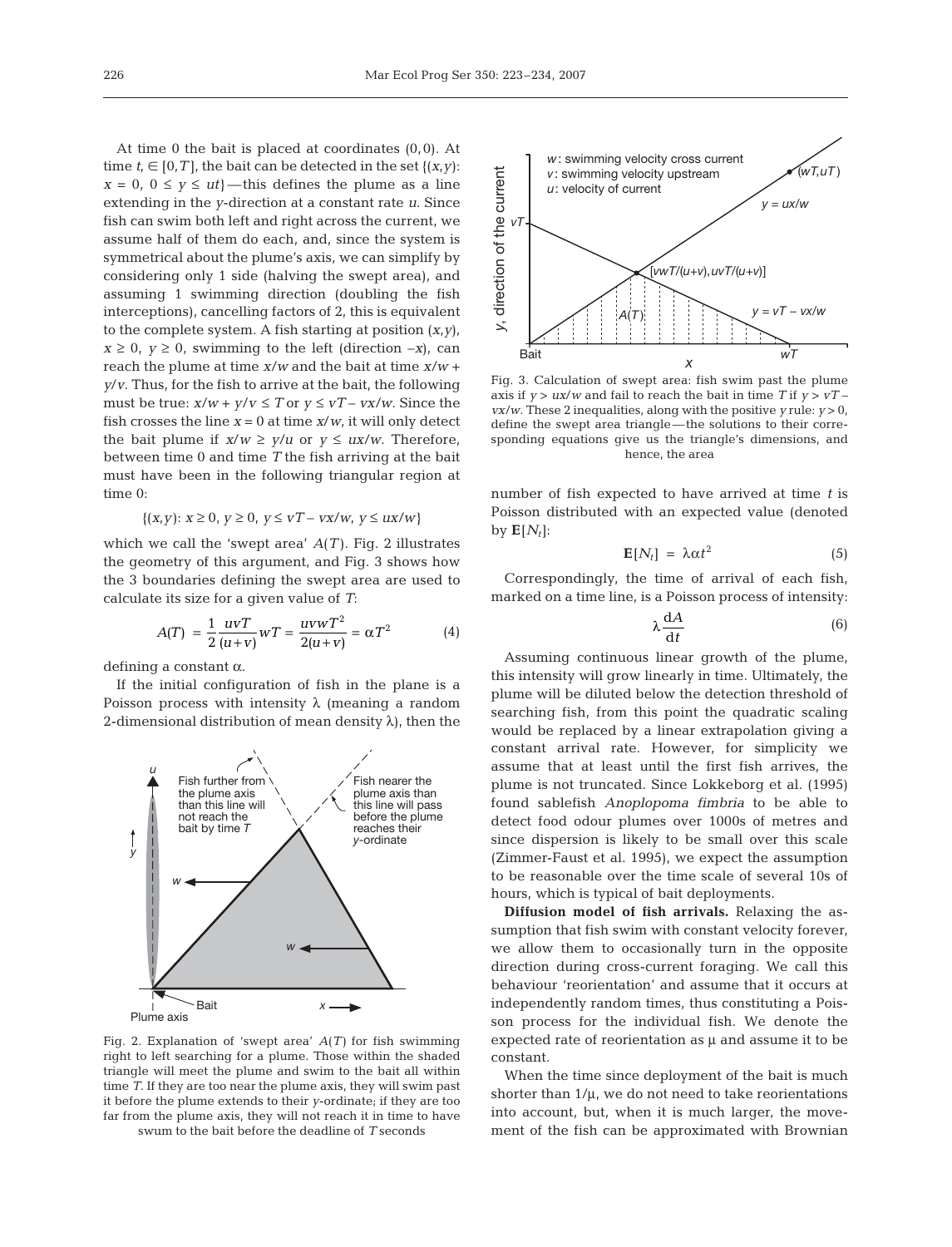motion (Okubo 1980), characterised by an equivalent diffusivity,  $D = w^2 \mu$  (since with orthogonal searching, this is effectively a 1-dimensional system).

In this diffusive model, we can estimate the flux of fish to the bait by first considering the diffusion problem  $\dot{C} = D\nabla^2 C$  with the absorbing boundary  $C(0,t) = 0$ , far field  $C(\infty, t) = C_\infty$  and initial condition  $C(x, 0) = C_\infty$ . In this partial differential equation system, used to define diffusion, *C* represents the concentration of particles (in our case fish) and *D* can be interpreted as the rate at which they spread from a point  $(\nabla)$  is the Del operator—representing multi-dimensional differentiation). The solution of this system is well known (e.g. Okubo 1980):

$$
C(x,t) = C_{\infty} \text{erf}[x/(2\sqrt{Dt})]
$$
 (7)

(in which erf[*z*] is the 'error function', familiar in mathematical physics—it is twice the integral of the Gaussian distribution with 0 mean and variance  $\frac{1}{2}$ , from zero to *z*). From the solution, we find the flux to the origin from the positive half axis:

$$
J(t) = D\nabla C(0,t) = C_{\infty} \sqrt{D/\pi t}
$$
 (8)

which again follows textbook mathematics.

Now we apply this basic result to the present problem: for a fish to arrive at the bait at time *t*, it must have had an initial *y*-coordinate such that  $y/u + y/v \leq t$ , since first the plume must reach distance *y*, and the fish needs time to reach the bait after encountering the plume. It must have arrived at the plume a time interval  $t - y/u - y/v$  after the plume reached an extension of *y*. Integrating over all such *y*, we find the instantaneous flux of fish to the bait at time *t*:

$$
\int_0^{t/(1/u+1/v)} \lambda 2\sqrt{D/\pi} \frac{1}{\sqrt{t-y/u-y/v}} \, \mathrm{d}y = \sqrt{t} \frac{vu}{v+u} 4\lambda \sqrt{D/\pi} \quad (9)
$$

This shows that the flux to the bait scales with  $\sqrt{t}$ , which is the expected scaling for a diffusive process. Eq. (9) can be interpreted in terms of a 'swept area', analogous to the *A*(*t*) we had before. It states that the expected number of fish arriving at the bait no later than *t* is the expected number of fish contained within a parabolic region defined by the speed constants (*v*,*u*,*w*) and *D*. The area of this parabolic region scales as  $t\sqrt{t}$ .

**Distribution of first arrival times.** First arrival times are the standard measure for estimating abundance using deterministic models (following Priede & Bagley 2000). Here, we derive the stochastic equivalent and, from this, determine the theoretical precision of abundance estimates based on first arrival time, assuming that the camera accurately records the true arrival time of the first fish. The following analysis applies for both the geometric and diffusion models, and more generally.

We use the stochastic variable n(*t*) to describe the observed number of fish at time *t*, which is Poisson distributed with expectation  $\mathbf{E}[\mathbf{n}(t)] = n(t) = \lambda A(t)$ , so  $n(t)$ denotes a sort of 'average' number we expect to see at time *t*. Let  $\tau_1$  be the time of arrival of the first fish. This will occur after time *t* only if  $n(t) = 0$ , and from the definition of the Poisson distribution the probability of this is:

$$
\mathbf{P}(\tau_1 > t) = \mathbf{P}[\mathbf{n}(t) = 0] = \exp[-\lambda A(t)] \tag{10}
$$

We find the probability density function (PDF) of  $\tau_1$  by differentiating with respect to time:

$$
P(\tau_1 \in [t, t + dt]) / dt = \lambda (dA/dt) \exp[-\lambda A(t)] \qquad (11)
$$

If we now let  $A(t) = \alpha t^{\gamma}$  (allowing for the geometric, diffusion, and more general models of arrivals), then Eq. (11) gives the PDF:

$$
P(\tau_1) = \gamma \alpha \lambda \tau_1^{\gamma - 1} \exp(-\lambda \alpha \tau_1^{\gamma}) \qquad (12)
$$

We recognise this density of  $\tau_1$  to be that of a Weibull distribution (which is the subject of Chapter 21 in Johnson et al. 1994), with a shape parameter of  $\gamma$  and scale parameter  $\beta = 1/(\lambda \alpha)^{1/\gamma}$ .

Note that in the geometric model described above, *A*(*t*) is quadratic in time (assuming the plume does not truncate), so  $\gamma = 2$ , but using the more flexible diffusion model, the scaling is with  $\sqrt{t}$ , giving the value of  $\gamma = \frac{3}{2}$ in Eq. (12).

We need to estimate the Weibull scale parameter β as it provides the means for estimating  $\lambda$  from  $\tau_1$  via Eq. (12). Irrespective of the shape parameter (so for any model of arrivals founded on the assumption of a Poisson distribution of fish in the environment), the maximum-likelihood estimator for β is  $\hat{\beta} = \tau_1$  (Johnson et al. 1994, p. 656), so the variance of the estimator is equal to the variance of the first arrival time, which is known from the properties of the Weibull distribution:

$$
\mathbf{V}[\hat{\beta}] = \mathbf{V}[\tau_1] = \beta^2 [\Gamma(1 + \frac{2}{\gamma})]
$$
(13)

where Γ(*z*) is the Gamma function (a generalisation of the factorial).

We will now determine the precision of estimating fish abundance (λ) from first arrival times, irrespective of the precise model used for the arrival process.

Assuming  $\alpha$  is known (i.e. the speeds of fish and current), we obtain an estimator for  $\lambda$ , using the definition of the scale parameter above:

$$
\hat{\lambda} = \frac{1}{\alpha \hat{\beta}^{\gamma}}
$$
 (14)

In this,  $\hat{\beta}^{\gamma}$  is distributed as  $τ_1^{\gamma}$  which is an exponential distribution with mean β (Johnson et al. 1994).  $\alpha\hat{\lambda}$  must be distributed the same as  $1/\beta^{\gamma}$ , which is the reciprocal of an exponential distribution, the mean of which is β.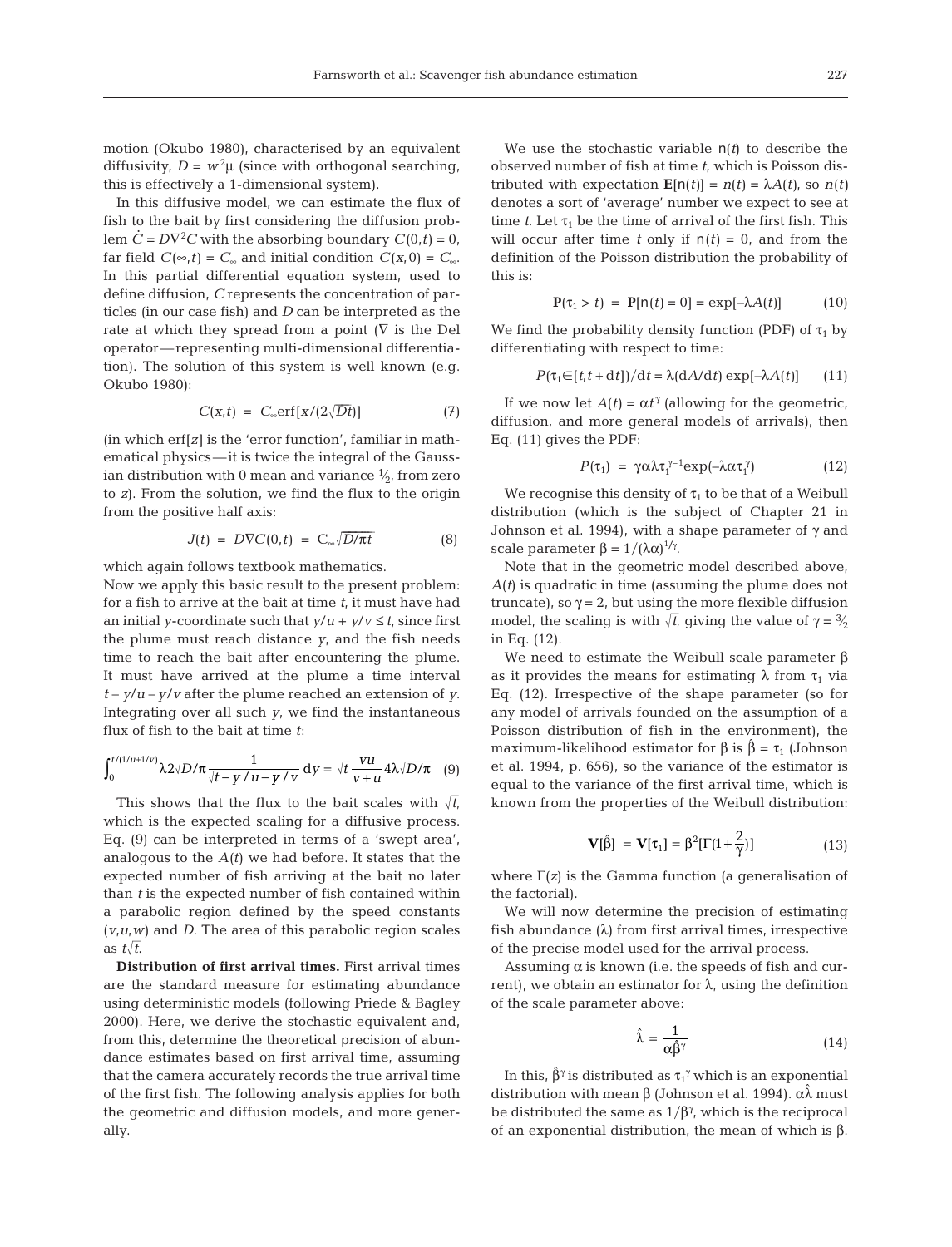The exponential distribution is a special case of a Gamma distribution, having a shape parameter *a* = 1. A classic result is that if any variable *X* follows a Gamma distribution with *any* shape parameter *a*, then its reciprocal *Y* = 1/*X* follows an inverse Gamma distribution with shape parameter *a*. Unfortunately, it is also well known that the inverse Gamma distribution having shape parameter  $a = 1$  has no finite expectation (implying that it cannot be predicted). Strictly,  $E[Y] < \infty$ if  $a > 1$ , so our case is right at the limit of expectations existing. Because  $V[Y] < \infty$ , only if  $a > 2$ , the present problem is deep within the range having infinite variance, so no sample of  $\tau_1$  can yield an estimate  $\hat{\lambda}$  with non-zero certainty. In practice, the initial disturbing effect of the lander arriving on the bottom makes the assumption of Poisson arrivals invalid for a short time from the start, where an immediate visit from a fish is practically ruled out. This 'smoothes' the extreme conclusion of the statistical theory somewhat. Excepting the initial 'disturbance transient', the assumed Poisson distribution is readily justified as being the standard null model (minimum assumptions) for any random distribution in space. Thus, using well-known and long-established probability theory, we have shown that for a range of reasonable arrival models, assuming fish do not show social interactions and are not distracted from the bait, then the time of first arrival is a very poor predictor of their abundance.

#### **REGRESSION MODEL**

**Using the rising phase of the time series.** Next we examine a regression on the rising phase of the time series to estimate arrival rate and thereby abundance.

For practical purposes, we define the rising phase as the region from  $t = 0$  to the time of arrival of the fish causing the maximum number to be observed together (which we label as  $\tau^*$ ). The start of the time series is chosen because fish are potentially arriving from *t* = 0. The time when numbers reach maximum will not usually be the exact end of the rising phase, because the trend in expected numbers is superimposed with stochastic variation. However, since the distribution of the resulting error is approximately symmetric about the expected number-maximum, the observed maximum is close to an unbiased estimator.

The analysis assumes that observations are independent and that departure rate is zero during the rising phase ( $\rho_d = 0$  in  $t = 0$ ,  $\tau^*$ ) and that all fish attracted to the bait are seen; hence, arrivals are measured by  $m_t = m(t)$  (see Fig. 1; error of these assumptions will underestimate abundance).

Non-linear regression, describing the model  $m_t$  =  $\Lambda t^{\varphi}$ , accommodates both the geometric cross-current forager (where  $Λ = λα$  and  $φ = 2$ ) and the diffusion approximation (where  $\Lambda = \frac{vu}{v+u} 4\lambda \sqrt{D/\pi}$  and  $\varphi = \frac{3}{2}$ ), but also permits a purely empirical estimate of  $\Lambda$  and  $\varphi$ , for which we have no theoretical explanation (it may involve complicating factors such as turbulence of the plume). This empirical fit should be included to demonstrate the plausibility (or otherwise) of the theoretically justifiable options. Thus, we have 3 regression models to compare (linear in the parameter in the first 2 cases and non-linear in the last case), summarised below.

Model 1:  $\mathbf{E}[m_t] = \Lambda t^2$  : linear geometry

Model 2:  $\mathbf{E}[m_t] = \Lambda t^{3/2}$ : diffusion limit in fish behaviour Model 3:  $\mathbf{E}[m_t] = \Lambda t^{\varphi}$  : empirical model

**Regression predictions.** Here, we show the method in use on examplary data taken from observations of *Coryphaenoides armatus* in the Nazaré Canyon, west of Portugal (King 2006). Normal regression assumes that errors are approximately normally distributed with zero mean and equal variances. Inspection of the residuals (using residual and normal quantile plots, Fig. 4) for the examplary data does not support this assumption, especially as the variance can be seen increasing with fitted values.

Conversely, our theoretical models of arrival assume that  $m_t$  is Poisson distributed—chosen as it is a neutral model (zero information) for the spatial distribution of fish. To test this, we transformed the data prior to regression. Assuming that  $m_t$  follows a Poisson distribution with mean value  $\lambda t^{\varphi}$ , then  $\sqrt{m_t + 1} \sqrt{m_t + 1}$  will approximate a normal distribution (especially for small values of  $\lambda t^{\varphi}$ , as here), with an approximate mean value of  $2\sqrt{\lambda t^{\varphi}}$  and unit variance (Freeman & Tukey 1950).

The normal quantile plots on transformed data (Fig. 5) provide statistical justification for these Poisson assumptions. Fitting the transformed models gave the results provided in Table 2.

The fitting of these models to the data is shown in Fig. 6, which indicates that both Models 2 and 3 have been very successful, the deviance values (Table 2) confirm this. It is impossible to distinguish Models 2 and 3 in the fitting of plots, because the empirical fit for φ (Model 3) gave an estimate very close to  $\frac{3}{2}$ , which

Table 2. Results from regression models, assuming  $\sqrt{m_t}$  +  $\sqrt{m_t+1}$  normally distributed around twice the square root of the estimated mean. Deviance is the residual sum of squares

|                                       |                         | $2\sqrt{\lambda}$ SE( $2\sqrt{\lambda}$ ) $\hat{\varphi}$ |  | $SE(\hat{\phi})$ Deviance |
|---------------------------------------|-------------------------|-----------------------------------------------------------|--|---------------------------|
|                                       | Model 1 0.10577 0.00272 |                                                           |  | 32.23                     |
| Model 2 0.28474 0.00613               |                         |                                                           |  | 22.85                     |
| Model 3 0.29025 0.06177 1.4902 0.1084 |                         |                                                           |  | 22.84                     |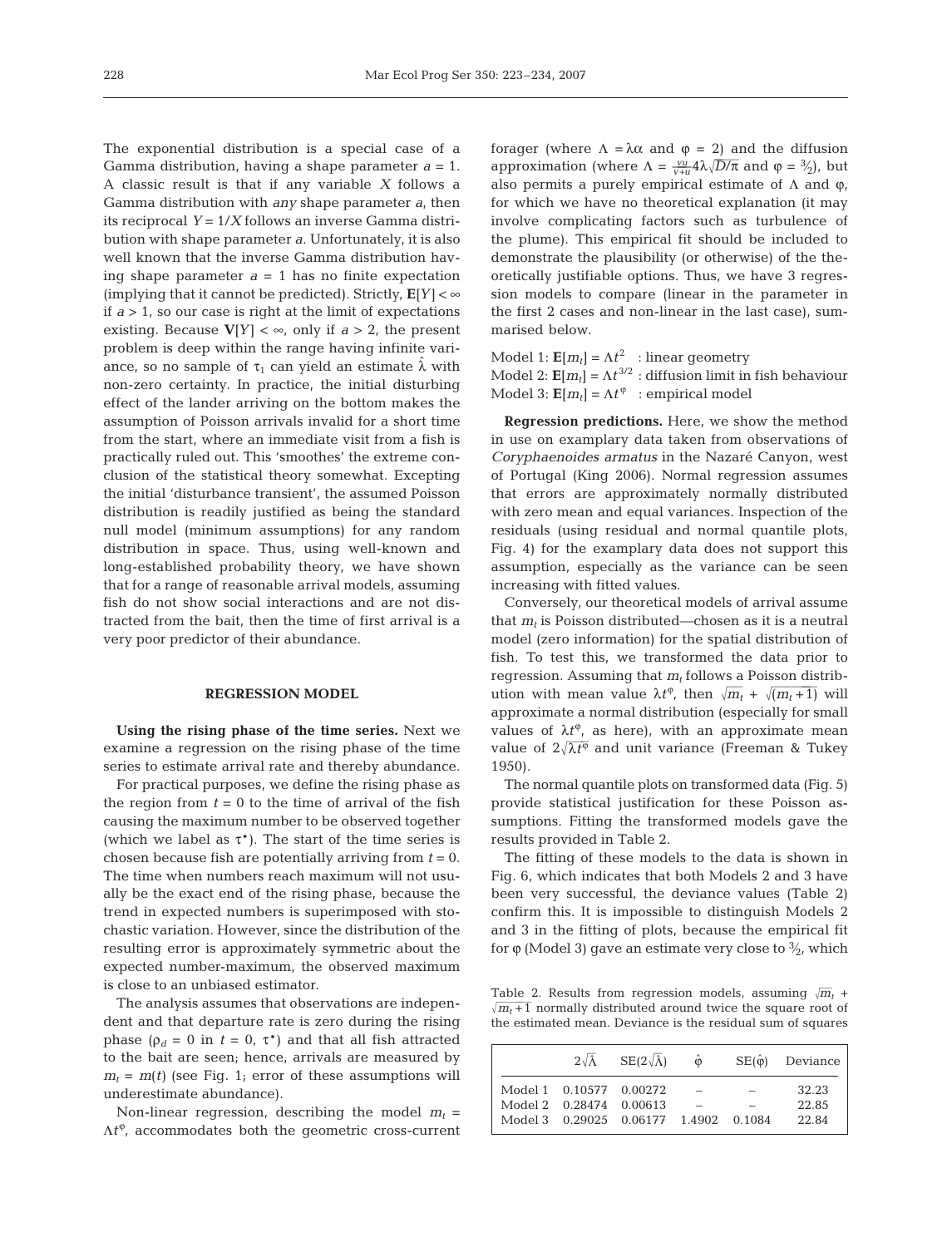

Fig. 4. Diagnostic plots of models for untransformed data. (A) Model 1, (B) Model 2 and (C) Model 3. Left column: residuals against fitted values for the 3 models. Right column: quantile plots (empirical quantiles of residuals against quantiles of the standard normal distribution), reference lines pass through the first and third quartiles

was the value assumed in Model 2. The residual plots (Fig. 5) support these conclusions, showing good compliance with the statistical assumptions. On this basis, we select Model 2 (the diffusive swimming fish), with transformation of Poisson distributed data, as the best model for the rising phase of the time series. Using the test data, we obtain a value for  $\Lambda$  of 0.02027 (95% confidence intervals: 0.01859 and 0.02202). This can be translated into a 95% confidence interval for  $\lambda$ (the fish abundance) using a suitable estimate of *D* in  $\Lambda = \frac{vu}{v+u} 4\lambda \sqrt{D/\pi}$ . The dependence on an unknown parameter *D* is a nuisance, which we will see again in the next section. There is a clear need for estimating it from observations of the behaviour of relevant fish species.

This method is easy to implement: Models 1 and 2 are simply linear regressions. Model 3 is non-linear in the φ parameter, adding a slight complication, but it is still simple to implement with standard statistical software.

### **HIDDEN MARKOV MODEL**

**Using the whole time series.** The maximum use of information theoretically yields the highest achievable precision. In this section we will show how the whole time series can be analysed, using a model of departures from the bait of fish both seen and unseen by the camera.

Referring to Fig. 1, we regard *n*(*t)* as hidden and the  $\rho$  and  $\zeta$  terms as parameters that can be estimated using the statistical technique of a hidden Markov model (HMM) (Cappé et al. 2005)—now commonly used in automatic speech recognition. With this method, the system represented by Fig. 1 is assumed to be a 2-state Markov process  $(m_t, n_t)$ , with parameters estimated from m*<sup>t</sup>* (again, using the non-italic font to denote observed counts). The 'hidden state' is the number of fish at the bait, but outside the camera view  $(n_t)$ .

We make the simplifying assumption that fish move among visible and hidden states between camera shots, so the observed  $m_t$  at each time step is a sample from a binomial distribution with number parameter  $x_t = n_t + m_t$  and some constant probability parameter *p*. This *p* corresponds to the visible fraction of the fish at the bait.

Since the diffusive model of arrivals (Eq. 9) was the best supported by regression in the previous section, it is chosen to represent arrivals here, so we assume  $\rho_a(\lambda, t) = \tilde{\rho}_a \sqrt{t}$  (note tilde notation for empirically estimated parameters). We aim to estimate the prefactor  $\tilde{\rho}_{a}$ , to derive from it a fish abundance estimate  $\tilde{\lambda}$  using Eq. (9).

Now a model for departures is needed. The mean flux away from the bait zone at time *t* is proportional to the number of fish present at *t*. To take account of the behaviour of fish towards a depleting bait, we define the departure rate  $\rho_d$  as follows. The probability of any fish leaving in a short time interval t to  $t + h$  is set to  $\rho_d h$ (approximated to first order in *h*), which we assume to be a linear function of time. However, we continue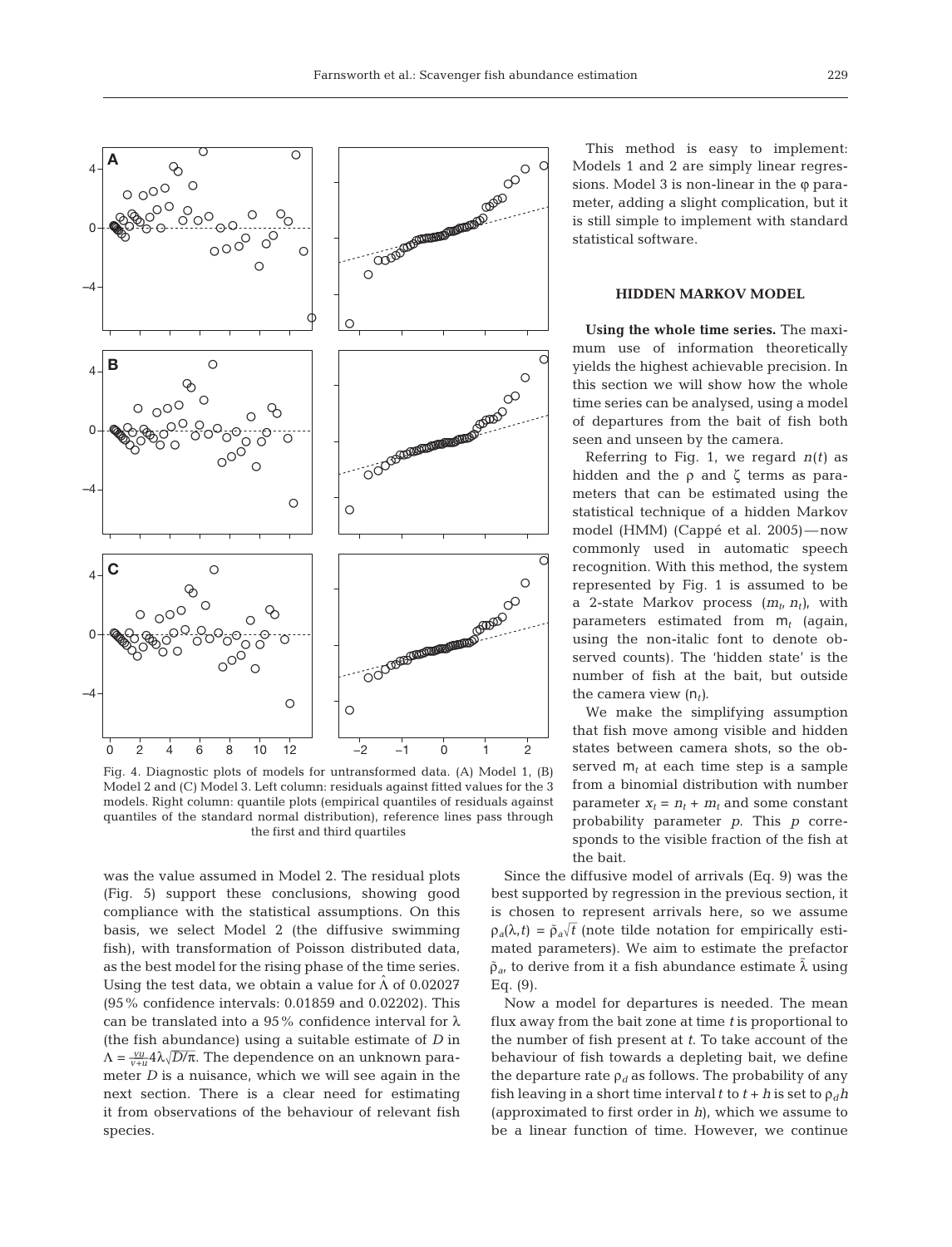

Fig. 5. Diagnostic plots of models for transformed data, assuming a Poisson arrival process. (A to C) Panels as in Fig. 4

with the assumption that no fish depart before the time of the peak in observed fish numbers  $(\tau^*)$ , so we have  $\tilde{\rho}_d = \max(0, \tilde{z}[t-\tau^*])$ , where the slope  $\tilde{z}$  estimates a new and unknown parameter representing the rate at which the bait loses its attractiveness with time. Note that this model was chosen to be parsimonious and appropriate in the example case used, but others could be substituted (it is only necessary to specify  $\tilde{\rho}_d$  as a function of time).

**Estimations.** We need to estimate 3 parameters: the arrival rate prefactor  $\tilde{p}_a$  (from which we can find  $\tilde{\lambda}$ ), the departure rate  $\tilde{p}_{d}$ , represented by  $\tilde{z}$  and the visible frac- $\sin \tilde{p}$ .

The process requires a first 'guess' at a value of  $\tilde{z}$ and  $\tilde{p}$ . For this, we choose  $\tilde{p}_{a}$ , so that the total expected number of observed fish matches the actual count.

(This moment method is probably very close to a maximum-likelihood estimate, and reduces computational complexity significantly). We then tabulate the fit, i.e. the profile likelihood, for each combination of  $\tilde{z}$  and  $\tilde{p}$ . The parameter estimate is then chosen as that parameter combination which results in the largest profile likelihood, i.e. we tune the estimator to optimise predictions of the number of fish in view at the next image frame. Further details are given in Appendix 1.

**Predictions.** Fig. 7 shows the negative log-likelihood (often shortened to likelihood) of parameters *z* and  $\rho_d$ . The optimal estimate, defining the minimum of this function, is at  $\hat{z} = 0.0011 \text{ min}^{-2}$  and  $\hat{p} = 0.33$ . An approximate 95% confidence region is given by parameter values for which the likelihood does not exceed the minimum value by  $>2q$ , where *q* is the 95% quantile in a chi-squared distribution with the number of degrees of freedom equal to the number of estimated parameters. In the figure, this region is inside the *l* = 455 contour line.

Note that this predicts about one-third of the fish present in the bait zone are visible to the camera. The predicted value of *z* in this case, means that a fish in the bait zone at peak numbers time τ\* will stay for at least 34 further minutes with 50% probability (found from solving  $\exp[-\int_0^T \rho_d(t) dt]$  = 0.5). Fish that arrive later will tend to stay a shorter time, since the departure rate grows with time.

Fig. 8 shows the profile likelihood for the prefactor in fish arrival rate. We see that the maximum-likelihood estimate is

0.061 min<sup>-3/2</sup>, with a 95% confidence interval between 0.044 and 0.091. From this we can find the number of fish having arrived in the bait region at time *t*:  $N_t = \int_0^T 0.061 \sqrt{t} dt = 0.041t^{3/2}$  (*t* in minutes). Using the estimate  $\tilde{p}$ , this predicts that  $0.013t^{3/2}$  fish will be visible to the camera (as long as they have not begun leaving, i.e. for  $t < \tau^*$ ). This is close to half the prediction made by the regression method in the previous section (there, Model 2 gave  $2\sqrt{\Lambda} = 0.284$ , so  $0.02t^{3/2}$  fish would be present), but that had assumed the visible fraction  $p = 1$ .

Using the parameter estimates gives a model of predicted numbers of fish in the bait zone  $(m_t + n_t)$ , the output if which is shown in Fig. 9, together with the observed number of fish. This result demonstrates the potential for the camera to underestimate numbers, a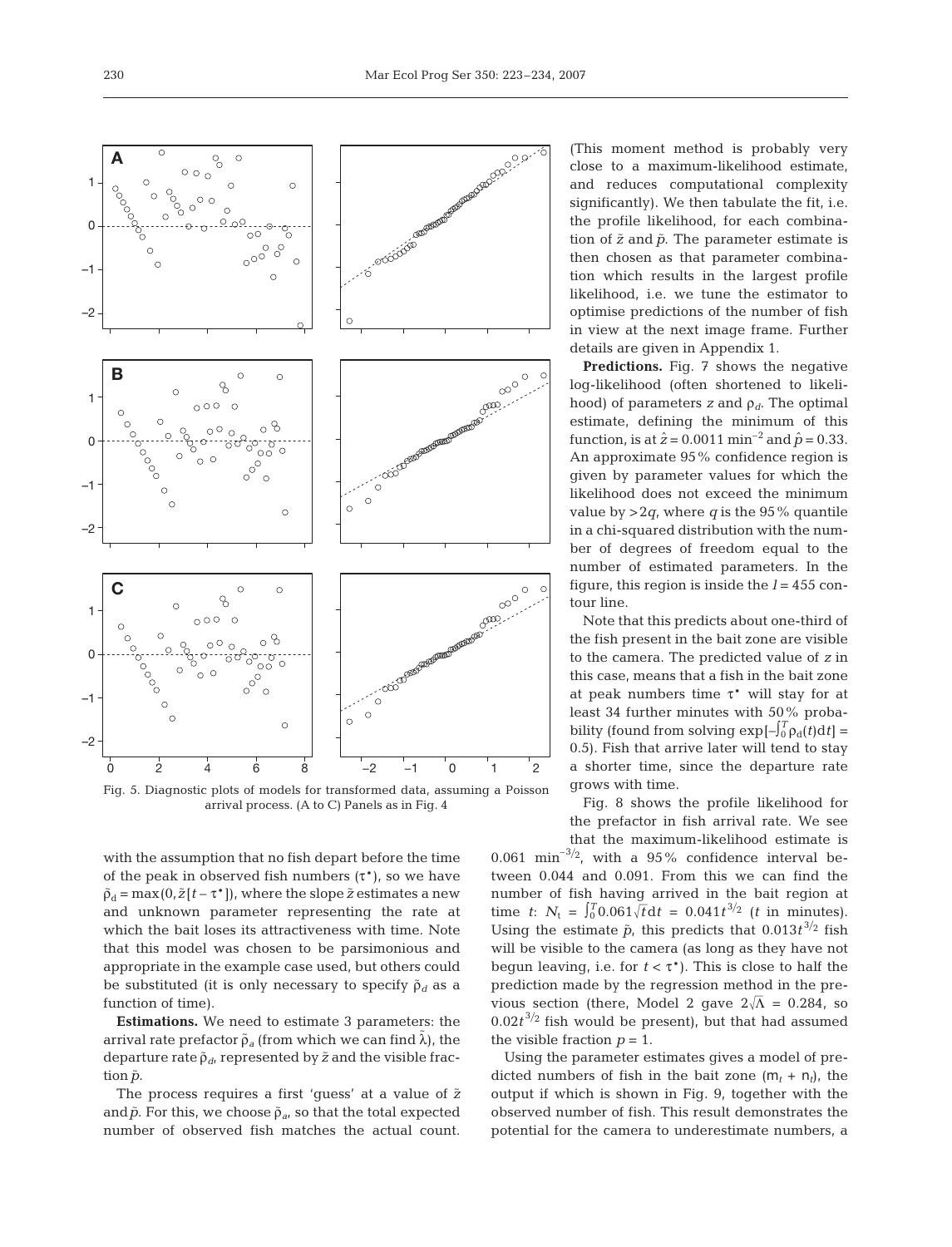

Fig. 6. Regression models. Circles: observed data; dashed line: Model 1; dotted line: Model 2; dot-dashed line: Model 3—all using transformed data. Note that Models 2 and 3 are indistinguishable at the scale plotted

phenomenon now empirically confirmed by Jamieson et al. (2006) (though with a different lander to that used in generating the test data). Some may be surprised at the closeness with which the HMM model follows the data. The explanation is that the HMM is not a simple 3-parameter model (as often encountered in basic statistics), but a Markov model, which at each time step uses the whole time series along with the 3 parameters in a constantly updating calculation of expected numbers in the next photoframe. The fact that it follows the data consistently suggests that the parameter estimates are good.



Fig. 7. Contour plot of the negative log-likelihood function for estimating departure rate slope *z* and observable fraction *p*



Fig. 8. Profile negative log-likelihood for estimating the arrival rate prefactor  $\tilde{\rho}_a$ . The 95% confidence interval is indicated where the curve crosses the dashed line

#### **DISCUSSION**

Having examined 3 different methods for estimating abundance from fish counts at a bait, we are in a position to make recommendations for studies with crosscurrent foraging fish in reasonably stable currents. The first of these may be very surprising for biologists who have relied on first arrival times for their estimates. This measure was found to have a theoretically infinite variance and, in practice, to make a very poor estimator, as long as we can assume that fish do not socially interact, or become distracted from the bait. This finding is independent of the specific model of fish arrivals used, as it is a consequence of assuming a random distribution of fish in the environment. The weakness of first arrival time as a predictor had been obscured by the use of deterministic models, which did not allow uncertainty to be quantified. Despite several reports of correlations between  $\tau_1$  and independently measured abundance (e.g. Sainte-Marie & Hargrave 1987), there is no support from statistical theory for using first arrival times.

Conversely, a regression on the rising phase of the time series (the period until maximum numbers are expected), assuming Poisson distribution of residuals and a diffusive scaling of arrival rate, gave a precise measure of abundance with the test data. This method is theoretically sound and simple to use, so we recommend it for circumstances where its assumptions are found to hold. These assumptions are specifically that fish behave independently, are distributed at random in the environment, and that all fish arriving at the bait are seen upon arrival. Further, that fish do not leave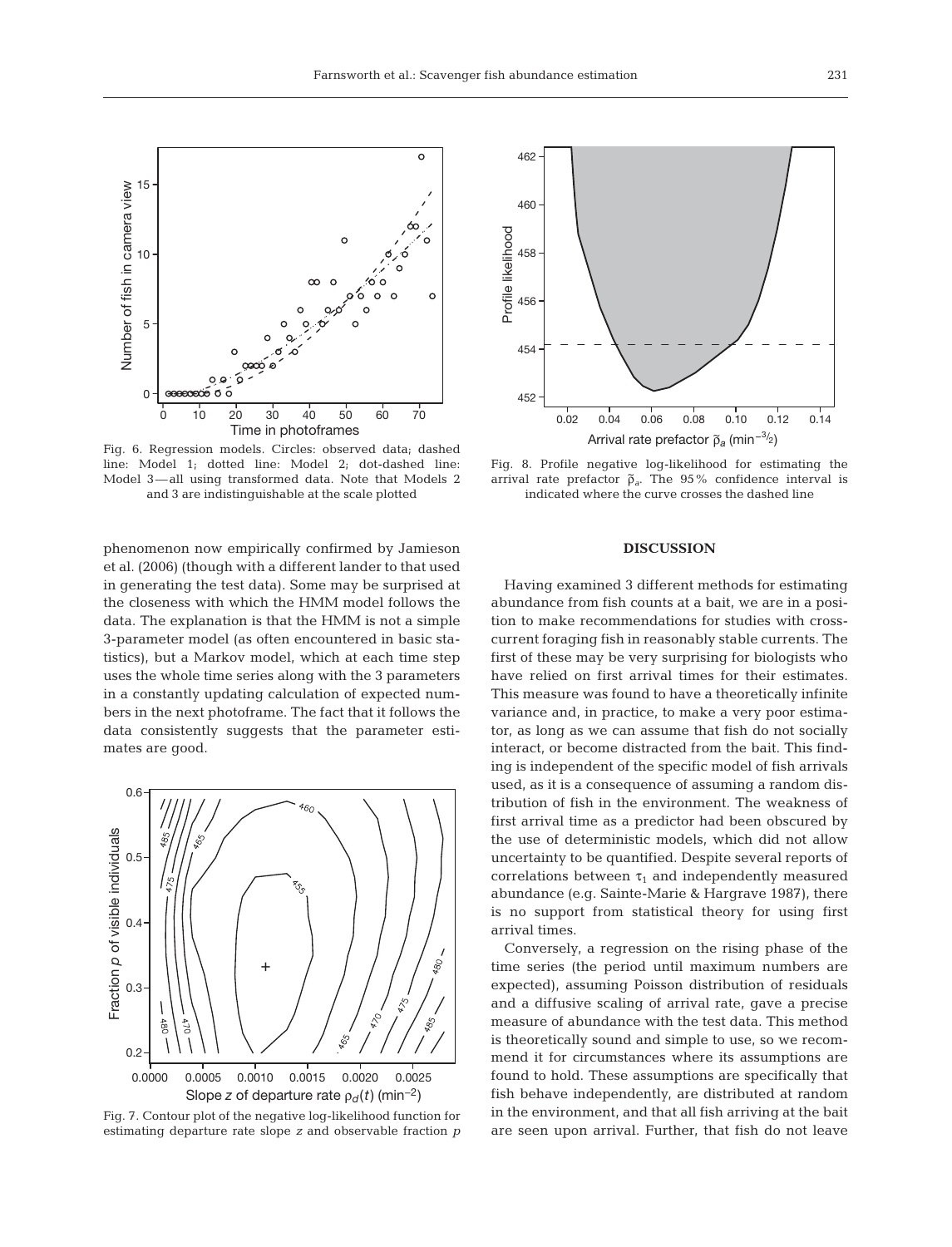

Fig. 9. Examplary data (counted individuals in each photo) with hidden Markov model (HMM)-fitted estimates. HMM with full knowledge of observations (–––––); model based on parameter estimates with the mean of observed count (**––––**); model of observed (visible) fish only, based on mean observed count (**– –**)

the bait until after maximum numbers are observed, that the plume does not change greatly in direction during the rising phase, and that the usual assumptions for regression hold.

The more flexible method of HMM is recommended for its smaller set of assumptions, though it incurs a cost in complexity and additional parameters to be estimated. The assumptions of the HMM method are that fish are distributed randomly in the environment, act independently (including at the bait) and that the plume does not change greatly in direction during the time series (though the method could be adapted to cope with violations of the latter 2 assumptions). We wish to emphasise that it is very important to determine if the assumptions of any method are met prior to use.

In our example, for models of both the regression and HMM methods, we introduced a new parameter *D*, defined as fish searching diffusivity. Estimates of *D* should be sought if this simple and flexible model is to be used. *D* has the form of swimming speed squared, divided by the frequency of changing direction whilst searching for plumes:  $D = w^2/\mu$ . Search speeds (*w*) are often known, but new effort is needed to estimate turning frequencies (μ) from observations of fish behaviour. Abundance estimates are sensitive to  $\sqrt{D}$ , which is much less than their sensitivity to swimming speed, so, given a reasonable estimate of a fish's turning frequency μ, a working estimate of *D* is attainable. It is possible to interpret *D* more broadly as an empirical parameter that depends in part on non-linear extension of the plume, non-ideal swimming strategies of the fish and other factors that 'spoil' the theoretical ideals of the geometric model. However, a calibration

based on independent abundance estimates (e.g. from trawls) would be necessary to estimate *D*, following this interpretation.

The regression and, in our example (though not necessarily or generally), the HMM method assumed that departure rate from the bait is zero until the maximum number of fish is seen  $(\tau^*)$ . Strictly, this is not likely, partly because of randomness in fish behaviour and partly because the maximum should appear when the departure rate exceeds the arrival rate, which by definition is greater than zero. The resulting bias underestimates abundance in the regression method. It is therefore very important to ensure that this assumption is a reasonable approximation (i.e. that the maximum occurs at a time after deployment that is less than the expected staying time of a fish). The HMM method is less affected by this bias from the rising phase, because the iterative fitting can compensate using the remainder

of the time series. If there is a long rising phase, we recommend the HMM method with some simple departure model designed to reflect the researchers' beliefs about departures. In other words, the HMM method should be customised to the particular case for which it is to be used.

Practical application of the regression method is simple, using most statistical software packages. Time acts as the independent variable in a univariate non-linear regression for number of fish observed in each camera exposure (as in the described Model 2). The intercept should be set as zero (no fish at time zero), leaving the slope to be estimated, giving  $\Lambda$  (as in Model 2), which enables  $\lambda$  to be found from the various velocity estimates. We illustrated diagnostic plots to check that the assumptions of this method support its use; we especially recommend residual and quantile plots for this. Practical use of the HMM method requires some programming, for example, in a statistical or mathematics package—details are provided in the Appendix.

The problem caused by fish attracted to the apparatus, but not photographed on the bait (Collins et al. 1999) is well known and has been demonstrated by Jamieson et al. (2006, admittedly using a design of lander that is not usual for abundance estimation). The HMM method estimates the size of the resulting bias simultaneously while estimating arrival and departure rates. In the example shown, the HMM method estimated an arrival rate close to half that of the regression method when using the same model of arrivals over the same section of the time series. Independent measures of the 'hidden fraction' of fish would be hard to obtain, unless cameras were set to observe the lander system.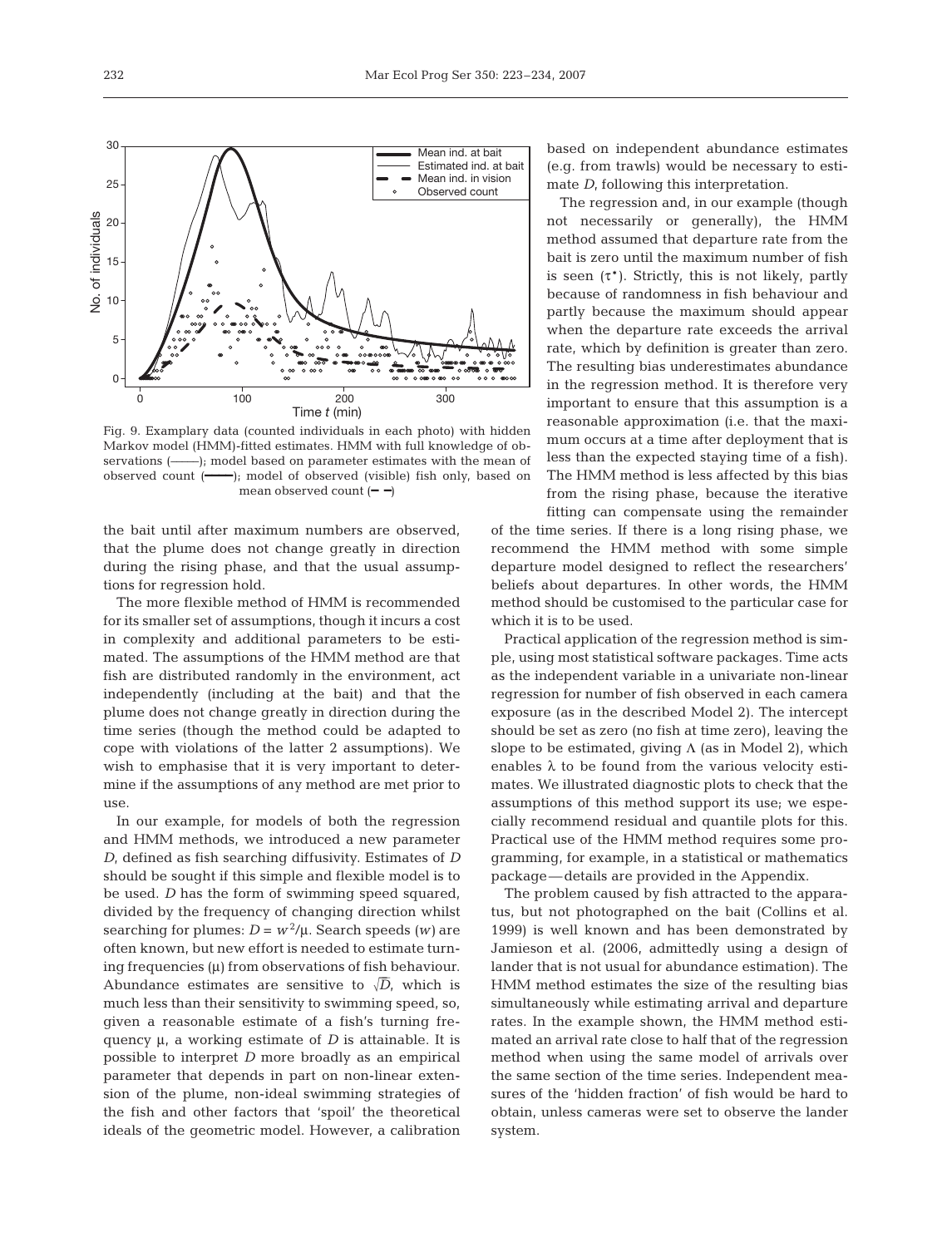The HMM method requires a model of departures as well as arrivals. Priede & Merrett (1998) fitted an empirical curve to the estimated staying time (which determines departure rate) using the time of maximum number of fish  $(\tau^*)$  minus the first arrival time  $(\tau_1)$ , thus assuming staying time to be constant. However, bait depletion and scavenger competition mitigate against this assumption, especially for long time series. In principle, we could understand both effects in terms of optimal foraging theory, as suggested by Priede & Merrett (1998), who showed that staying time (as they defined it) declined with fish abundance (independently determined with trawls). However, using the marginal value theorem (Charnov 1976), suggested by this result, requires a model for competition and satiation, leading to considerable complications and introducing new parameters. For the present purpose, we suggest the parsimonious, single-parameter model in which the probability of departing in a small time interval increases at a constant rate with elapsed time. The gradual increase in departure probability that we hypothesise is most likely related to bait depletion, which can be estimated from the photographs. This could set limits (at least) on the *z* parameter of  $\rho_d$ , so even crude estimates of bait depletion rate could be useful in using the HMM model. Clearly, there are opportunities to improve on this, but each development of sophistication needs to be justified by quantity and quality of data available.

Broadening the discussion, our overall model of fish behaviour can be extended in a number of ways to address specific biological issues. For example, species that show either gregarious or food-swarming behaviour could be represented by alternative statistical models of dispersion (the Poisson model being a nullhypothesis), and allowing for autocorrelation in the time series in the regression technique could probably accommodate most of these effects. Territoriality can be taken into account by truncating the arrival rate after a time representing territory size, and this approach can also be used to allow for rival attractants (e.g. natural food falls) in the environment. Changes in current velocity over measurement time are often observed in the deep sea and are almost inevitable (due to tides) in shallower seas. The result is a more complicated plume shape and perhaps changes in fish swimming velocities. To take account of this, our model could be treated as a piecewise fit to the number of observed fish, using different current parameters over different sections. More sophisticated modelling of the plume will allow a more precise description of how arrival rate depends on abundance, but not necessarily more precise abundance estimates, since additional parameters reduce statistical power. As stated earlier, it is possible to include plume spreading in the diffusivity parameter *D* of fish searching behaviour.

*Acknowledgements.* We thank D. M. Bailey for his very helpful suggestions and J. E. Beyer for facilitating the UK–Danish collaboration.

#### LITERATURE CITED

- Bailey D, Priede I (2002) Predicting fish behaviour in response to abyssal food falls. Mar Biol 141:831–840
- Cappé O, Moulines E, Rydén T (2005) Inference in hidden Markov models. Springer-Verlag, Heidelberg
- Charnov E (1976) Optimal foraging: the marginal value theorem. Theor Popul Biol 9:129–136
- Collins M, Yau C, Nolan C, Bagley P, Priede I (1999) Behavioural observations on the scavenging fauna of the Patagonian slope. J Mar Biol Assoc UK 79:963–970
- Collins M, Yau C, Guilfoyle F, Bagley P, Everson I, Priede I, Agnew D (2002) Assessment of stone crab (Lithodidae) density on the South Georgia slope using baited video cameras. ICES J Mar Sci 59:370–379
- Dusenbery D (1989) Optimal search direction for an animal flying or swimming in a wind or current. J Chem Ecol 15:2511–2519
- Freeman M, Tukey J (1950) Transformations related to the angular and the square root. Ann Math Stat 21:607–611
- Henriques C, Priede I, Bagley P (2002) Baited camera observations of deep-sea demersal fishes of the Northeast Atlantic Ocean at 15–28° N off West Africa. Mar Biol 141: 307–314
- Jamieson A, Bailey D, Wagner H, Bagley P, Priede I (2006) Behavioural responses to structures on the seafloor by the deep-sea fish *Coryphaenoides armatus*: implications for the use of baited landers. Deep-Sea Res I 53: 1157–1166
- Johnson N, Kotz S, Balakrishnan N (1994) Continuous univariate distributions, Vol 1, 2nd edn. Wiley-Interscience, New York
- King N (2006) Deep-sea ichthyofauna of contrasting locations: mid-Atlantic Ridge, Nazare Canyon (North Atlantic Ocean) and Crozet Plateau (Southern Indian Ocean), with special reference to the abyssal grenadier, *Coryphaenoides* (*Nematonurus*) *armatus* (Hector, 1875). PhD dissertation, University of Aberdeen
- Lapointe V, Sainte-Marie B (1992) Currents, predators, and the aggregation of the gastropod *Buccinum undatum* around bait. Mar Ecol Prog Ser 85:245–257
- Lokkeborg S, Olla B, Pearson W, Davis M (1995) Behavioral responses of sablefish, *Anoplopoma fimbria*, to bait odor. J Fish Biol 46:142–155
- Okubo A (1980) Diffusion and ecological problems: mathematical models. Springer-Verlag, Heidelburg
- Priede I, Bagley P (2000) *In situ* studies on deep-sea demersal fishes using autonomous unmanned lander platforms. Oceanogr Mar Biol Annu Rev 38:357–392
- Priede I, Merrett N (1996) Community studies. 2. Estimation of abundance of abyssal demersal fishes: a comparison of data from trawls and baited cameras. J Fish Biol Suppl A 49:207–216
- Priede I, Merrett N (1998) The relationship between numbers of fish attracted to baited cameras and population density: studies on demersal grenadiers *Coryphaenoides* (*Nematonurus*) *armatus* in the abyssal NE Atlantic Ocean. Fish Res 36:133–137
- Priede I, Smith K, Armstrong J (1990) Foraging behavior of abyssal grenadier fish—inferences from acoustic tagging and tracking in the North Pacific Ocean. Deep-Sea Res 37:81–101